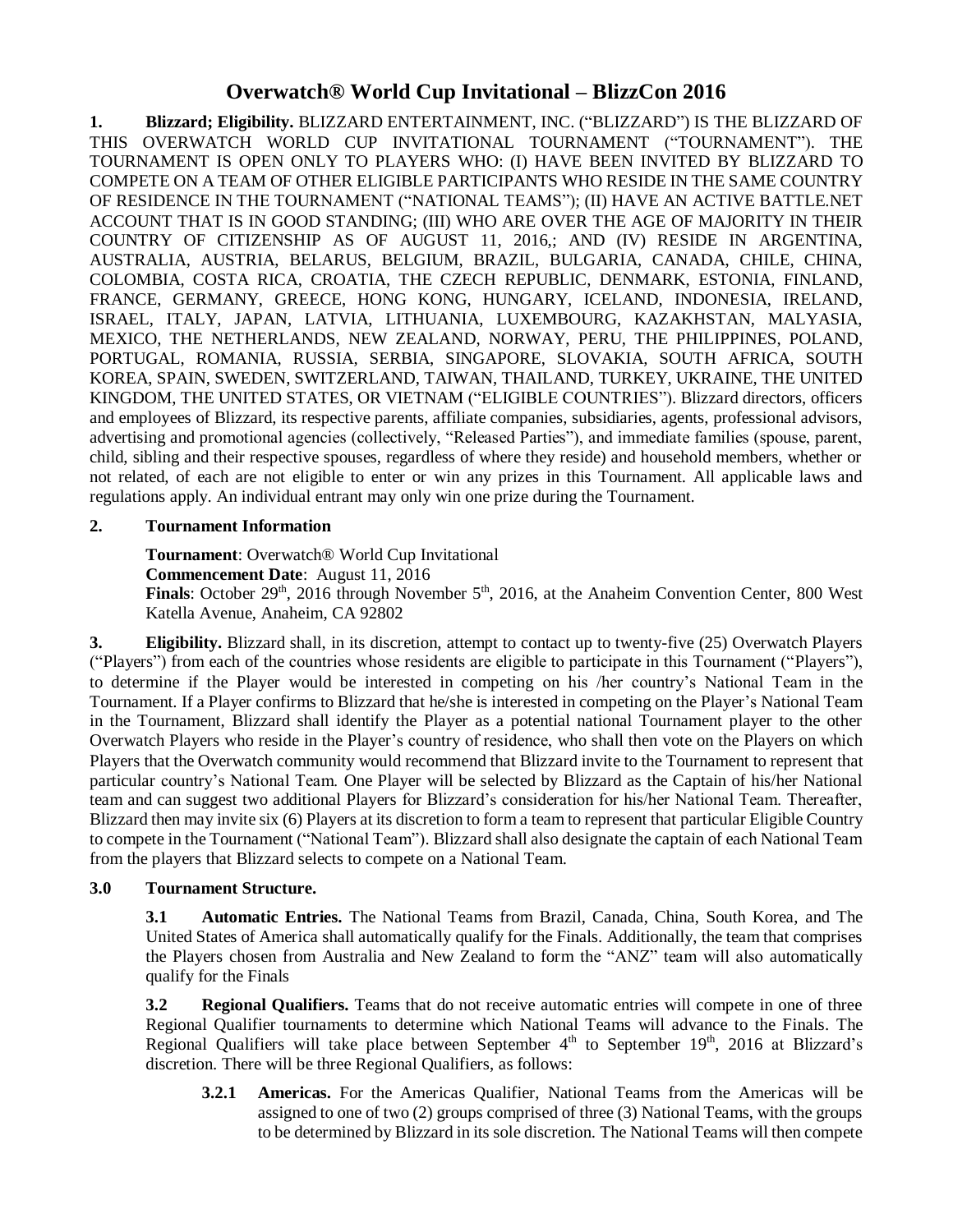in 'best of three,' round-robin matches against the other National Teams in their group. The National Team with the best wins/loss record from each group will advance to the Americas final qualification round. These National Teams will play a best-of-5, "Knockout," match, and the winner of this Knockout match will advance to the Tournament finals at BlizzCon 2016. The top National Team in each group will be determined by ranking teams in order using overall match victories, followed by the number of total round victories in the group minus number of total round losses in the group. Finally, if teams are still tied, a series of best-of-1 round robin matches will take place between all teams that are tied until a clear winning nation is determined.

- **3.2.2 Europe.** National Teams from the European region will be assigned to one of six (6) groups, with each group comprised of five (5) National Teams, with Players from Belarus, Lithuania, Estonia, Latvia, Kazakhstan competing together as the "Baltic & Caspian Sea," National Team, and Players from Belgium, the Netherlands, and Luxembourg competing together as the "Benelux," National Team. The groups will be determined by Blizzard in its sole discretion. The National Teams will then compete in 'best of three,' round-robin matches against the other National Teams in their group. The National Teams that advance from their group as the  $1<sup>st</sup>$  ranked team will be randomly seeded by Blizzard against a  $2<sup>nd</sup>$  ranked National Team from a different group. These National Teams will play a best-of-5, "Knockout," match, and the winner of this Knockout match will advance to the Tournament finals at BlizzCon 2016. The winning National Team from each Knockout match will advance to Finals. The top two National Teams in each group will be determined by ranking teams in order using overall match victories, followed by the number of total round victories in the group minus number of total round losses in the group. Finally, if the National Teams are still tied, a series of best-of-1 round robin matches will take place between all National Teams that are tied until the top two National Teams from each group can be clearly determined.
- **3.2.3 Asia – Pacific.** Teams will be assigned to one of three (3) groups with each group comprised of three (3) National Teams from the Asia – Pacific region, with the groups to be determined by Blizzard in its sole discretion. The National Teams will then compete in 'best of three,' round-robin matches against the other National Teams in their group to determine the top team in each group who will advance to the Tournament finals at BlizzCon 2016. The top National Team in each group will be determined by ranking teams in order using overall match victories, followed by the number of total round victories in the group minus number of total round losses in the group. Finally, if teams are still tied, a series of best-of-1 round robin matches will take place between all teams that are tied until a clear winning nation is determined.
- **3.3 The Finals.** The Finals will take place at BlizzCon 2016, and will feature the sixteen (16) National Teams competing in a group stage to determine the final eight (8) National Teams that will compete in the Final Round of the Tournament.
	- **3.3.1 Group Stage.** The Teams that qualified for the Finals will be assigned to one of four (4) groups of four (4) National Teams that will compete in 'best of three,' round-robin matches against the other National Teams in their group to determine the top two (2) National Teams from each group. The top two (2) National Teams from each group will then compete in the Final Round of the Tournament at BlizzCon 2016. The Group Stage competition will take place starting on October  $29<sup>th</sup>$ , 2016, through October  $31<sup>st</sup>$ , 2016, at a location of Blizzard's choosing in Southern California. National Team seeding and groupings in the Group Stage will be determined by Blizzard in its sole discretion.
	- **3.3.2 Final Round.** Teams that advance from their group as the 1<sup>st</sup> ranked team will be randomly seeded by Blizzard to compete against a  $2<sup>nd</sup>$  ranked team from a different group, who will then compete in a best-of-3 single-elimination bracket for the Quarter-Finals and Semi-Finals to determine the top two (2) National Teams in the Tournament, who will play a final best-of-7 match to determine the overall winner of the Tournament.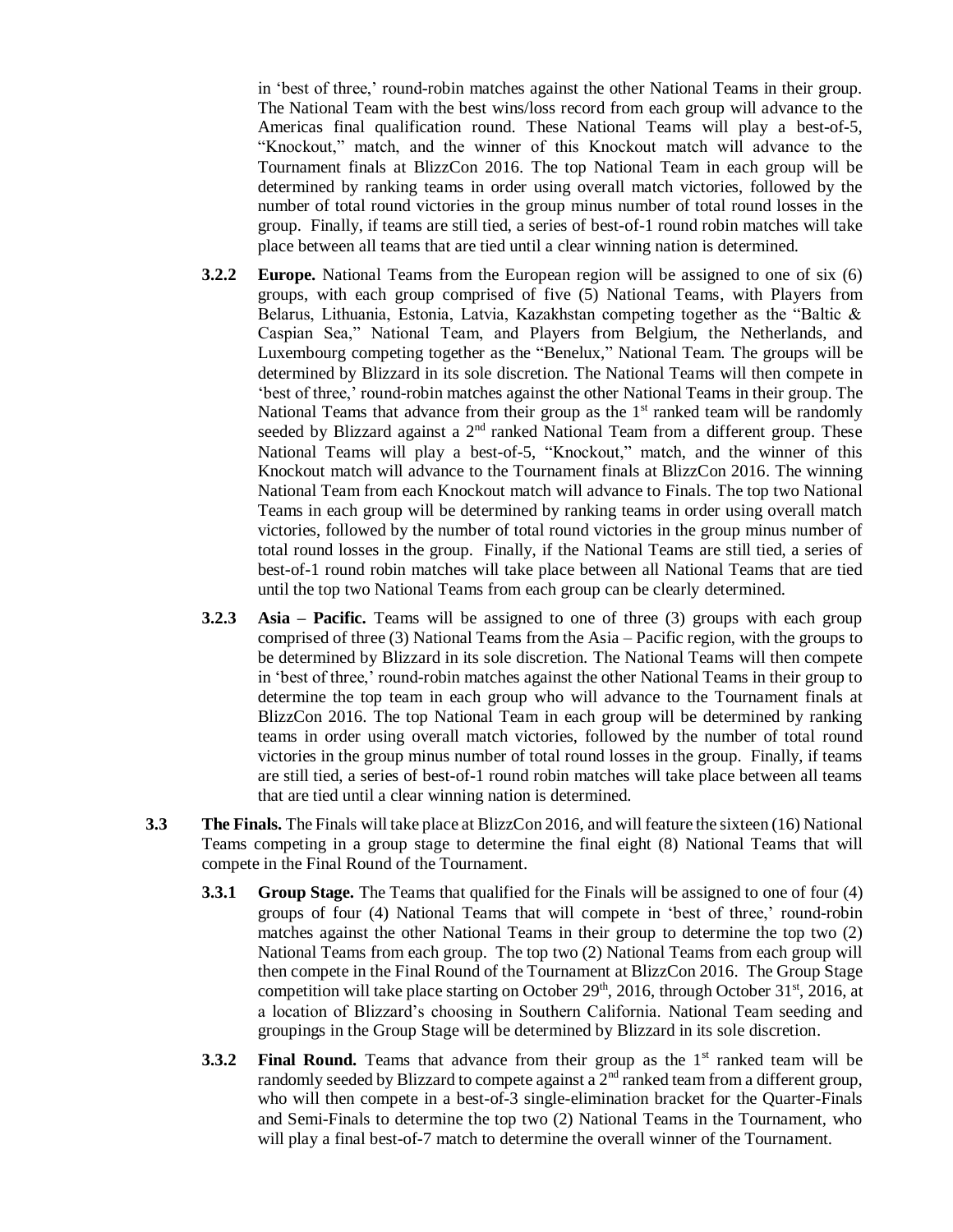#### **4. Tournament Operations.**

- **4.1 Match Preparation**. Prior to each Match, there will be a preparation period. After the preparation period is over, Players will begin the match. Teams will be given time to set up at their station prior to each match. The length of time for the Preparation Period varies depending upon whether the Match is a Regional Qualifier Match, or a Finals Match, as follows.
	- **4.1.1 Regional Qualifiers**. All six (6) members of a National Team must be present in the Overwatch and Battle.net thirty (30) minutes prior to when a Match is scheduled to begin. If any member of a National Team is not present in Overwatch or Battle.net fifteen (15) minutes prior to the scheduled start time for a Match, that National Team will receive a default loss for the first map of the Match. If any player is still missing at match start time, the team receives a default loss for the entire match. If neither National Team is present at the time of a scheduled match, the match will be recorded as a Double Loss. If there are any questions about scheduling or when a National Team needs to be present to their match, consult a tournament administrator.
	- **4.1.2 Finals**. All six (6) members of a National Team must be present in the Overwatch and Battle.net ten (10) minutes prior to when a Match is scheduled to begin. If fewer than Six (6) Players on a National Team's roster are present ten minutes after the scheduled Match time, that National Team must play with any present players or forfeit the Match.
- **4.2** Unless otherwise stated herein, Tournament matches will utilize a "best of 3" match format. The first, second, and third maps played in a Match will be designated by Blizzard. Each successful offensive push is recorded as a Round Win for the offensive team and a Round Loss for the defending team.
- **4.3** Should a Tournament server or network crash prior to the completion of a round, the round may be re-started at Blizzard's Tournament officials' discretion. Players should inform an admin immediately if a crash occurs.
- **4.4** Should a client system crash prior to the completion of a round, the round may be re-started at Blizzard's Tournament officials' discretion. Players should inform an admin immediately if a crash occurs.
- **4.5** If Players believe an opponent has violated a rule during a match, the match should continue as normal. At the end of the match, the player shall notify one of Blizzard's Tournament officials immediately of the issue. Any disputes will be handled at the discretion of Blizzard.
- **4.6** Players **must** use a character name that is similar to their name submitted for the show brochure and tournament broadcast. (i.e., if your known handle is "Voice", your name must be something that starts with "Voice" for the entire duration of the event, such as "Voicey," "Voicemonger," "Voicez," or "Voicebeast." You will not be permitted to change handles during any portion of the event.)
- **4.7** No automated scripts or any add-ons are allowed for the duration of the Tournament.
- **5.0 Equipment.** Blizzard will provide all Players with standard hardware to use in the tournament. Should there be an issue with the hardware, Players are to notify one of Blizzard's Tournament Officials immediately for a replacement.
	- **5.1** Players may bring their personal keyboard and mouse to use in the tournament. All personal equipment must be approved before use.
	- **5.2** Additional software for personal equipment besides the standard operating drivers will not be allowed at the tournament.
- **6.0 Schedules.** All National Teams/Players must be in the Tournament Area 30 minutes before Scheduled start time. At the end of the warm-up period a National Team must have the minimum of 6 Players situated and ready to compete or a forfeit will be awarded.
- **7.0 Cheating**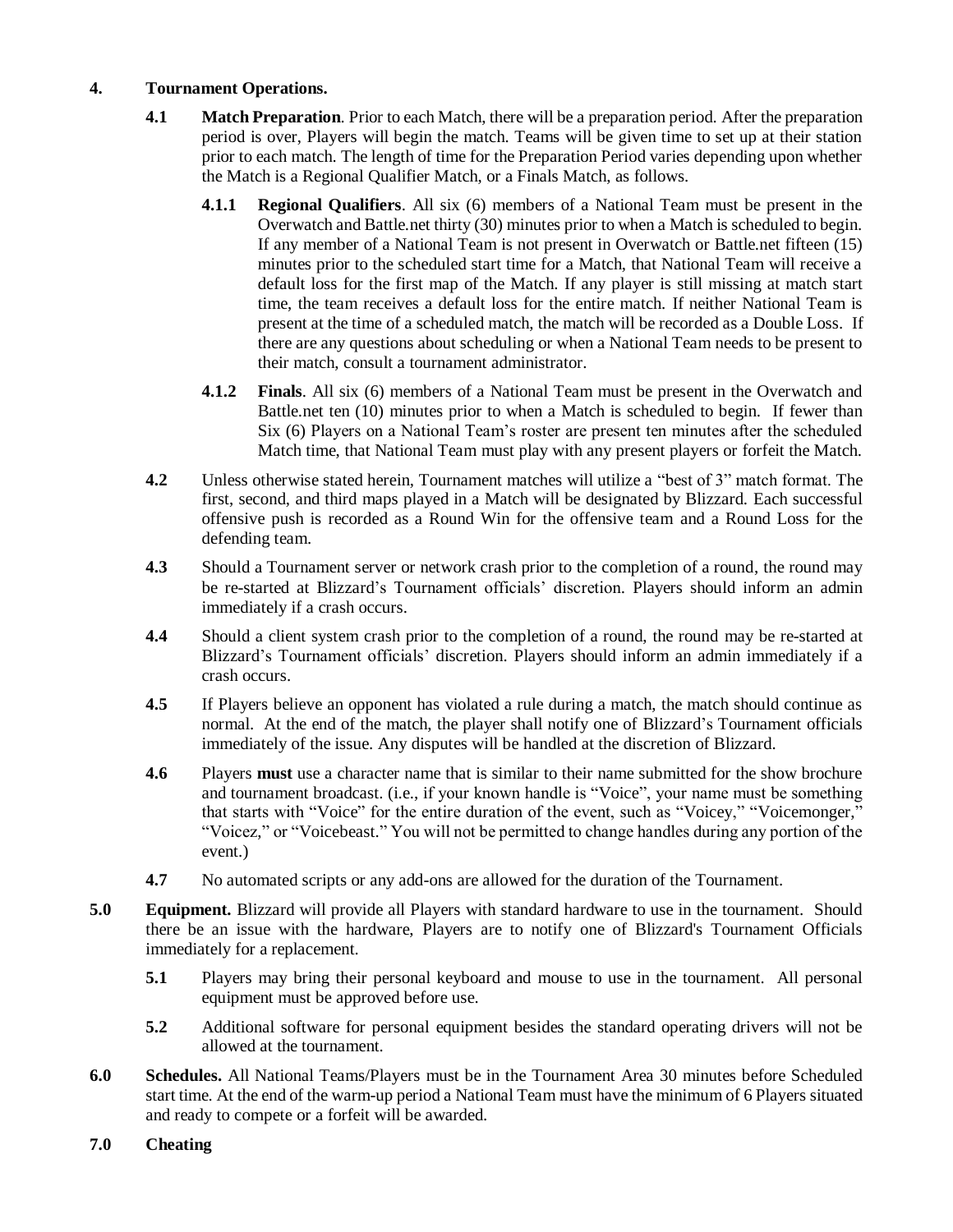- **7.1** Players must compete to the best of their ability at all times. It is each Player's responsibility to know and understand the rules as they exist during the Tournament period. Any form of cheating will not be tolerated. If Blizzard determines that a Player is cheating or otherwise interfering with the Tournament, the Player will be immediately disqualified and removed from the Tournament and may be restricted from participating in any events in the future, and have all of their licenses to all Blizzard Entertainment games revoked. Players may be requested to install software on their computers for the duration of the Tournament which is specially designed to detect cheating. Examples of cheating would include, without limitation:
	- **7.1.1** Actions to intentionally alter or attempt to alter the results of any match, including losing a match to advance one Team or another Team's position in the Tournament. If Blizzard determines that a Player is colluding or match fixing, the Player will be immediately disqualified and removed from the Tournament and may be restricted from participating in future events and have all of his or her licenses to all Blizzard games revoked; and
	- **7.1.2** Attempts to interfere with another Player's connection to the Game service through Distributed Denial of Service (DDoS) or any other means; and
	- **7.1.3** Any incidence of Players allowing individuals who are not the Players to play on a Player's Battle.net account in any of Blizzard games.

#### **ALL PLAYERS MUST BE VERIFIED BY BLIZZARD TO ENSURE THEIR ELIGIBILITY PRIOR TO BEING DECLARED A WINNER (AS DEFINED BELOW) AND/OR RECEIVING ANY PRIZE. DISPLAY OF STATISTICS IN THE GAME (E.G. ON A LEADERBOARD) DURING THE TOURNAMENT PERIOD DOES NOT ENTITLE ANY ELIGIBLE PARTICIPANT TO A PRIZE.**

- **8.0 Gambling.** Players are not allowed to place or attempt to place wagers on any matches or actions in, or around, any Blizzard title.
- **9.0 Unsportsmanlike Behavior**. Should Blizzard determine that a Player commits, or threatens to commit, violent acts against any other Player in the Tournament, a Blizzard representative, or any spectator of the Tournament, or engages in any unsportsmanlike behavior, the Player may be disqualified from the Tournament. Blizzard reserves the right at its sole discretion to disqualify any individual suspected of tampering with the entry process or the operation of the Tournament; or to be acting in any manner deemed by Blizzard to be in violation of the Official Rules; or to be acting in any manner deemed by Blizzard to be unsportsmanlike or disruptive, or with intent to annoy, abuse, threaten or harass any other person. CAUTION: ANY ATTEMPT BY A USER OR ELIGIBLE PARTICIPANT OR ANY OTHER INDIVIDUAL TO DELIBERATELY DAMAGE ANY WEBSITE RELATED TO THE TOURNAMENT OR UNDERMINE THE LEGITIMATE OPERATION OF THE TOURNAMENT IS A VIOLATION OF CRIMINAL AND CIVIL LAWS AND SHOULD SUCH AN ATTEMPT BE MADE, BLIZZARD RESERVES THE RIGHT TO SEEK DAMAGES AND COSTS (INCLUDING WITHOUT LIMITATION, ATTORNEYS' FEES) FROM ANY SUCH PERSON TO THE FULLEST EXTENT PERMITTED BY LAW.
- **10.0 Event Conduct.** All competitors and spectators are required to act in a respectful sportsmanlike manner at all times. It is always required that Players have their Battle.net accounts set to "Do Not Disturb."
- **11.0 Rule Violations.** Any violation of the Tournament rules by one or more members of a National Team may, as Blizzard's discretion, result in immediate disqualification of that National Team from the Tournament, removal from the Tournament Arena, and the forfeiture of any prize that the Players on that National Team may otherwise have won. All decisions of Blizzard regarding rule violations, or any other issues regarding the Tournament, are final.

### **12.0 Tournament Prizing.**

**12.1** Each of the Players who are members of a National Team that has qualified for the Finals will each win: (i) a trip to the Finals that includes round trip coach air fare from the regional airport nearest the Team Member's residence to the site of the Finals at BlizzCon 2016 (Blizzard may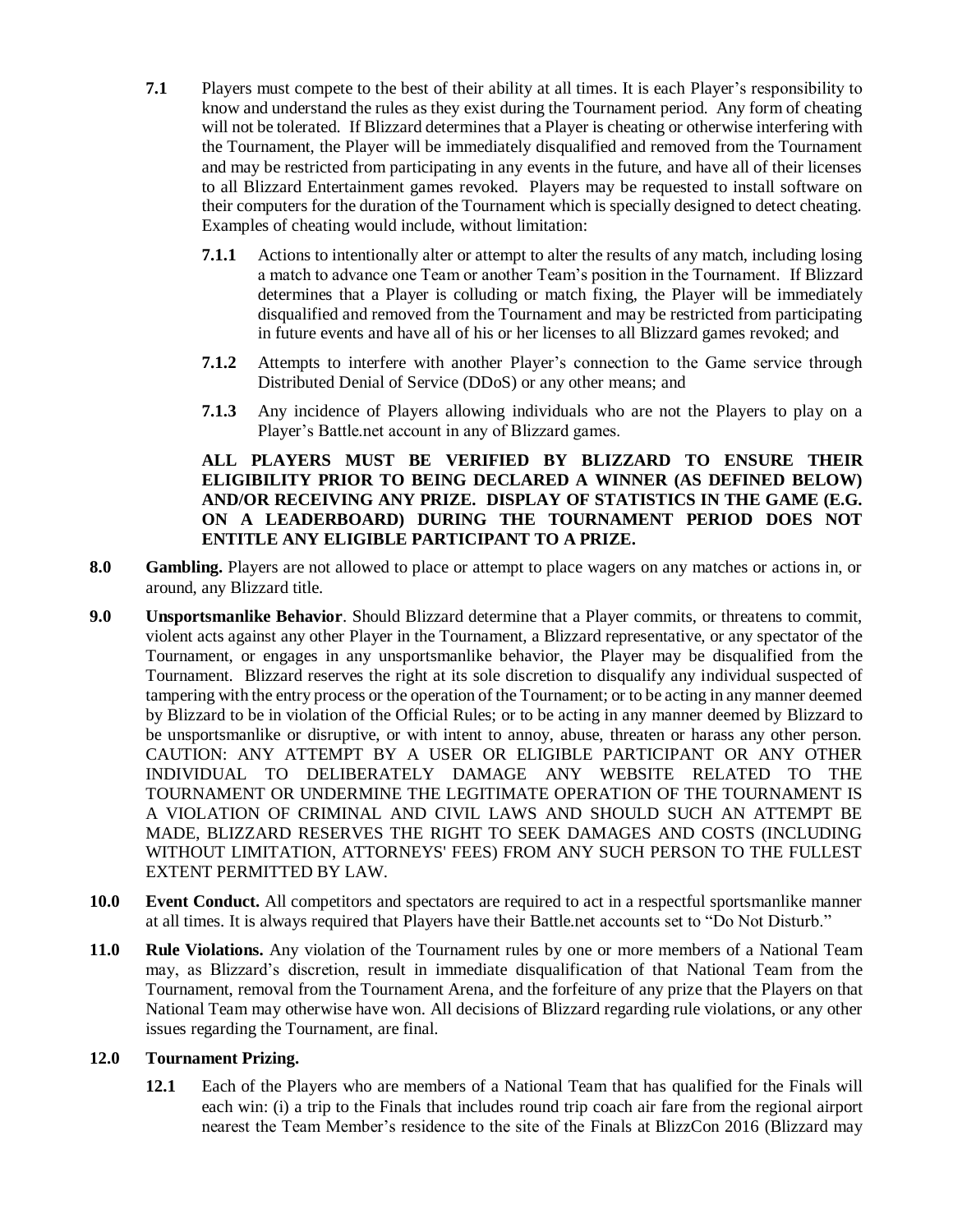substitute ground transportation for airfare, in its sole discretion, if the winner(s) are within driving distance to such site), and up to ten (10) nights lodging (double occupancy) at a hotel of Blizzard's choice, meals and ground transportation, as determined by Blizzard, in its sole discretion; and (ii) an appearance fee of \$3,000.00 USD. The approximate retail price of this prize package is estimated at \$5,500.00 U.S.D., depending upon the cost of travel for the Player to attend the Finals. All travel must take place on the dates and times as specified by Blizzard. If one or more Player(s) who are part of a National Team cannot attend the Finals, such National Team will still participate without such Team Member(s) as long as the National Team has at least five (5) Team Members. Players who qualify to compete in the Finals shall be responsible, at their own cost and expense, for obtaining all the necessary visas, passports, or other travel documents issued by the government of their country of citizenship so that they have the legal capacity to travel to the United States of America. Winners are responsible for any and all other costs and expenses associated with their prize that are not specifically set forth herein. In the event that an Eligible Team Member from an National Team that qualifies for the Finals is a "minor" in their country of residence, that Team Member must be accompanied by a parent or legal guardian, traveling on the same itinerary, and who shall be responsible for all of their own travel and accommodation costs including, without limitation, transportation and accommodation costs and any cost or expense associated with obtaining all the necessary visas, passports, or other travel documents issued by the government of their country of citizenship so that they have the legal capacity to travel to the United States of America..

- **12.2** Prizes are not transferable. No substitutions or exchanges (including for cash) of any prizes will be permitted, except that Blizzard reserves the right to substitute a prize of equal or greater value for any prize. All prizes are awarded "AS IS" and WITHOUT WARRANTY OF ANY KIND, express or implied (including, without limitation, any implied warranty of merchantability or fitness for a particular purpose). STATE, LOCAL TAXES, INCLUDING VAT TAXES WHICH ARE ASSOCIATED WITH THE RECEIPT OR USE OF ANY PRIZES ARE THE SOLE RESPONSIBILITY OF THE WINNER. All cash prizes will be paid in U.S. currency, and can take the form of a check or direct deposit, as determined by Blizzard. Winners will be required to complete and submit to Blizzard an IRS form W-8 or W-9 and bank account by December 10, 2016 to receive their cash prize. Should a Winner experience any issues providing the required documentation by December 10, 2016, the Winner should contact Blizzard immediately to arrange for additional time. Whether additional time is provided for a Winner to provide the required documentation will be at the discretion of Blizzard.
- **12.3** All travel must take place on the dates and times as specified by Blizzard. Players who qualify for prizes hereunder shall be responsible, at their own cost and expense, for obtaining all the necessary visas, passports, or other travel documents issued by the government of their country of citizenship so that they have the legal capacity to travel to the United States of America, and are responsible for any and all other costs and expenses associated with their prize that are not specifically set forth herein. Should a Players who qualify for prizes hereunder be a "minor" in their country of residence, a parent or legal guardian shall travel on the same itinerary with the Players, and shall be responsible for all of their own travel and accommodation costs including, without limitation, transportation and accommodation costs and any cost or expense associated with obtaining all the necessary visas, passports, or other travel documents issued by the government of their country of citizenship so that they have the legal capacity to travel to the United States of America.
- **13.0 Player information**. Blizzard collected the information necessary to operate the Tournament at the time that you registered your Battle.net Account, and without limiting Blizzard's rights under its Online Privacy Policies, Blizzard will use such information to contact you for matters and events related to the operation of the Tournament. Blizzard will collect, store, and use information collected in connection with the Tournament and Tournament Events (including information collected at live events) in accordance with Blizzard's Online Privacy Policies, available at [www.battle.net.](http://www.battle.net/) By accepting these Official Rules, you are also agreeing to the terms of the Blizzard Online Privacy appropriate for your country of residence.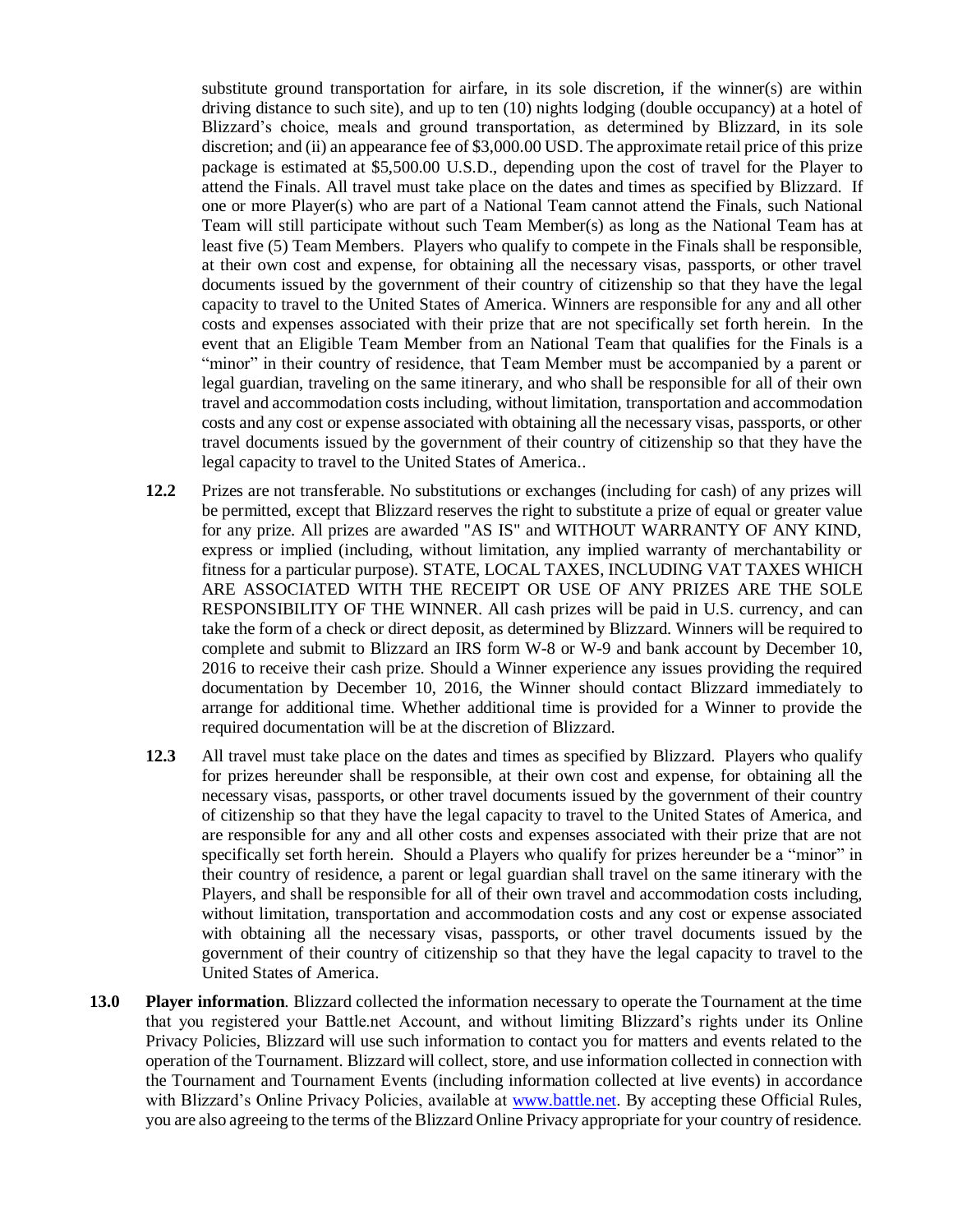- **14.0 Blizzard's Use of Entries.** You hereby agree that in consideration of your being allowed the opportunity to compete in the Tournament, Blizzard, its parent, subsidiaries and affiliates, shall have the perpetual, non-exclusive, worldwide license and right to utilize your name, character, likeness, and a biography of you. Blizzard shall have the right to use, modify, reproduce, publish, perform, display, distribute, make derivative works of and otherwise commercially and non-commercially exploit your name, character, likeness, and a biography of you in perpetuity and throughout the universe, in any manner or medium now existing or hereafter developed, without separate compensation to you or any other person or entity. You agree to take, at Blizzard's expense, any further action (including, without limitation, execution of affidavits and other documents) reasonably requested by Blizzard to effect, perfect or confirm Blizzard's rights as set forth above in this Section 14.
- **15.0 General Release.** By entering the Tournament, you release Blizzard and any of its parent companies, subsidiaries, affiliates, directors, officers, employees, representatives, agents and agencies (collectively, the "Released Parties") from any liability whatsoever, and waive any and all causes of action related to any claims, costs, injuries, losses, or damages of any kind arising out of or in connection with the Tournament (including, without limitation, participation in the Tournament) or delivery, misdelivery, acceptance, possession, use of or inability to use any prize (including, without limitation, claims, costs, injuries, losses and damages related to personal injuries, death, damage to or destruction of property, rights of publicity or privacy, defamation or portrayal in a false light, whether intentional or unintentional), whether under a theory of contract, tort (including negligence), warranty or other theory. Some jurisdictions do not allow (i) the exclusion of implied warranties on applicable statutory rights, so the above exclusions and limitations may not apply in some cases.
- **16.0 License Agreement.** Players are at all times subject to the terms of Blizzard's Battle.net End User License Agreement, available at [www.battle.net.](http://www.battle.net/) Should any Player be found in violation of the Battle.net End User License Agreement, such Player will not be eligible and will be automatically disqualified from the competition and Blizzard reserves all rights to claim any equitable or legal remedies for loss, and remedies under breach of contract, due to the violation of the Terms of Use License Agreement.
- **17.0 Publicity Release.** Blizzard shall have the right to utilize your name, bio and likeness in advertising for the Tournament as well as in historical promotion of the Tournament. Blizzard also shall have the right to have the Tournament broadcast or re-broadcast (including via Internet transmission and wireless networks) by itself and/or the broadcast partner(s) without further payment to you in this Tournament Rules.
- **18.0 Affidavit & Release.** As a condition of being awarded any prize, winners will be required to execute and deliver to Blizzard a signed affidavit of eligibility and acceptance of these Official Rules and release of liability. In the event that a winner is under the age of majority in his or her country of residence, winner's parent or legal guardian will be required to execute and deliver such documents. Failure to return a signed affidavit within seven (7) days may result in forfeiture of prize. Potential winners are responsible for ensuring return of all required materials; proof of sending will not be considered proof of receipt by Blizzard.
- **19.0** Winners List; Rules Request. A list of winners will be posted at [https://playoverwatch.com/worldcup no](https://playoverwatch.com/worldcup)  later than November 30, 2016 and will remain available until March 31, 2017. For a copy of the winners list, send a stamped, self-addressed, #10 business-size envelope (4 1/8" x 9 1/2") after November 30, 2016, and before March 31, 2017 to Blizzard at, "Overwatch® World Cup Arena Global Invitational - Winners List, c/o Blizzard Entertainment, P.O. Box 18979, Irvine, CA 92612." To obtain a copy of these rules, send a stamped, self-addressed business-size envelope to Blizzard at the address listed below, "Overwatch® World Cup Arena Global Invitational - Rules Request, c/o Blizzard Entertainment, P.O. Box 18979, Irvine, CA 92612." Canadian residents may omit return postage.
- **20.0 Copyright Notice.** The Tournament and all accompanying materials are copyright © 2016 Blizzard Entertainment, Inc., and its respective licensors. All rights are reserved.
- **21.0 Miscellaneous.** Entrants agree to be bound by these Official Rules and by the decisions of Blizzard and Blizzard, which are final and binding in all respects. Blizzard reserves the right to change these Official Rules at any time, in its sole discretion, and to suspend or cancel the Tournament or any entrant's